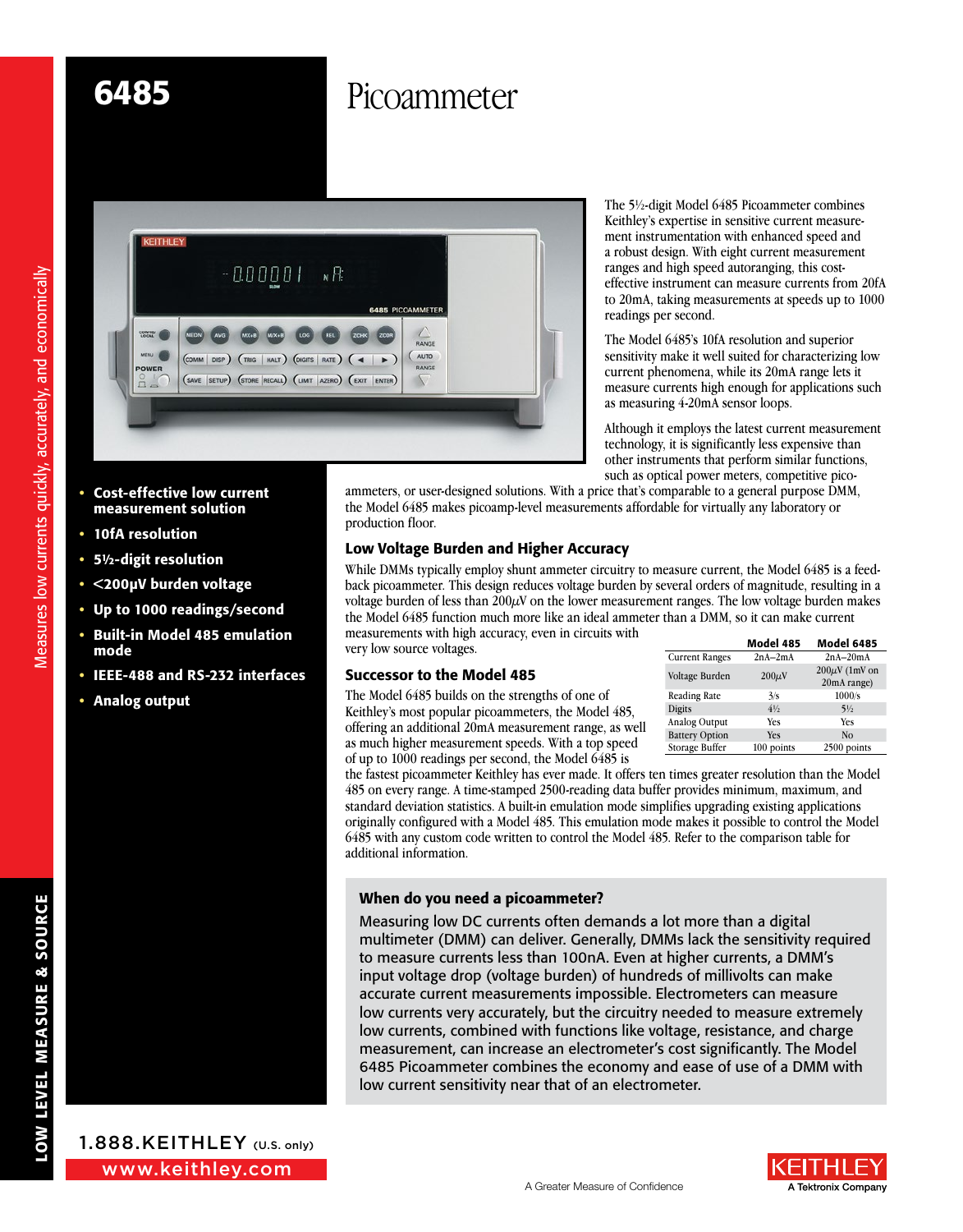## Ordering Information

|                             | 6485 Picoammeter                                 |  |  |
|-----------------------------|--------------------------------------------------|--|--|
| <b>Accessories Supplied</b> |                                                  |  |  |
|                             | <b>CAP-18</b> Protective Shield/<br>Cap (2-lug)  |  |  |
| 4801                        | <b>Low Noise BNC Input</b><br>Cable, 1.2m (4 ft) |  |  |
|                             |                                                  |  |  |
|                             |                                                  |  |  |
|                             |                                                  |  |  |

- Beam monitoring and radiation monitoring
- Leakage current testing in insulators, switches, relays, and other components
- SEM beam current measurements
- Galvanic coupling measurements
- Optoelectronic device testing and characterization
- Optical fiber alignment
- Circuit test and analysis in DCLF circuits
- Sensor characterization
- I-V measurements of semiconductors and other devices
- Nanoelectronic device characterization
- Capacitor leakage
- Teaching labs

www.keithley.com 1.888.KEITHLEY (U.S. only)

# 6485 Picoammeter

### Features that Expand Test and Measurement Flexibility

- **• Scaled voltage analog output.** This output allows the Model 6485 to transmit measurement results to devices like DMMs, data acquisition boards, oscilloscopes, or strip chart recorders.
- 220V overload protection. This high overload protection and a robust design let the Model 6485 withstand abusive overflows.
- **• One-touch front panel design.** Functions can be configured easily with the push of a button, without complicated function menus.
- **• Built-in Trigger Link interface.** The Trigger Link interface simplifies synchronizing the Model 6485 with other instruments and voltage sources. This interface combines six independent selectable trigger lines on a single connector for simple, direct control over all instruments in a system.
- **• RS-232 and IEEE-488 interfaces.** These interfaces make it easy to integrate the Model 6485 into automated test and measurement systems.
- **• Display on/off switch.** For research on light-sensitive components, such as measuring the dark currents of photodiodes, the front panel display can be switched off to avoid introducing light that could significantly reduce the accuracy of the results.
- **• REL and LOG functions.** The Model 6485 can make relative readings with respect to a baseline value or display the logarithm of the absolute value of the measured current.
- **• Resistance calculations.** The Model 6485 can calculate resistance by dividing an externally sourced voltage value by the measured current.
- **Rear panel BNC inputs.** Inexpensive, easy-to-use BNC cables can be employed, rather than more expensive triax cables. APPLICATIONS

### **ACCESSORIES AVAILABLE**

### Services Available

| -----           |                                                                                             |  |  |
|-----------------|---------------------------------------------------------------------------------------------|--|--|
| 4802-10         | Low Noise BNC Input Cable, 3m (10 ft)                                                       |  |  |
| 4803            | Low Noise Cable Kit                                                                         |  |  |
| 7007-1          | Shielded IEEE-488 Cable, 1m (3.3 ft)                                                        |  |  |
| 7007-2          | Shielded IEEE-488 Cable, 2m (6.6 ft)                                                        |  |  |
| 7007-4          | Shielded IEEE-488 Cable, 4m (13.1 ft)                                                       |  |  |
| 7009-5          | RS-232 Cable                                                                                |  |  |
| 7754-3          | BNC to Alligator Cable, 0.9m (3 ft)                                                         |  |  |
| 8607            | Banana Cable set for Analog Output                                                          |  |  |
| 8501-1          | Trigger Link Cable with Male Micro-DIN Connectors at<br>each End, 1m (3.3 ft)               |  |  |
| 8501-2          | Trigger Link Cable with Male Micro-DIN Connectors at<br>each End, 2m (6.6 ft)               |  |  |
| 8503            | DIN-to-BNC Trigger Cable                                                                    |  |  |
| ADAPTERS        |                                                                                             |  |  |
| CS-565          | <b>BNC Barrel</b>                                                                           |  |  |
|                 | 7078 TRX-BNC Female BNC to 3-Slot Male Triax for connecting<br>BNC cable into triax fixture |  |  |
| RACK MOUNT KITS |                                                                                             |  |  |
|                 |                                                                                             |  |  |

4288-1 Single Fixed Rack Mounting Kit

4288-2 Dual Fixed Rack Mounting Kit

#### GPIB Interfaces

CARLES

KPCI-488LPA IEEE-488 Interface/Controller for the PCI Bus KUSB-488B IEEE-488 USB-to-GPIB Interface Adapter

6485-3Y-EW 1-year factory warranty extended to 3 years from date of shipment C/6485-3Y-ISO 3 (ISO-17025 accredited) calibrations within 3 years of purchase\* \*Not available in all countries

> LOW LEVEL MEASURE & SOURCE LOW LEVEL MEASURE & SOURCE